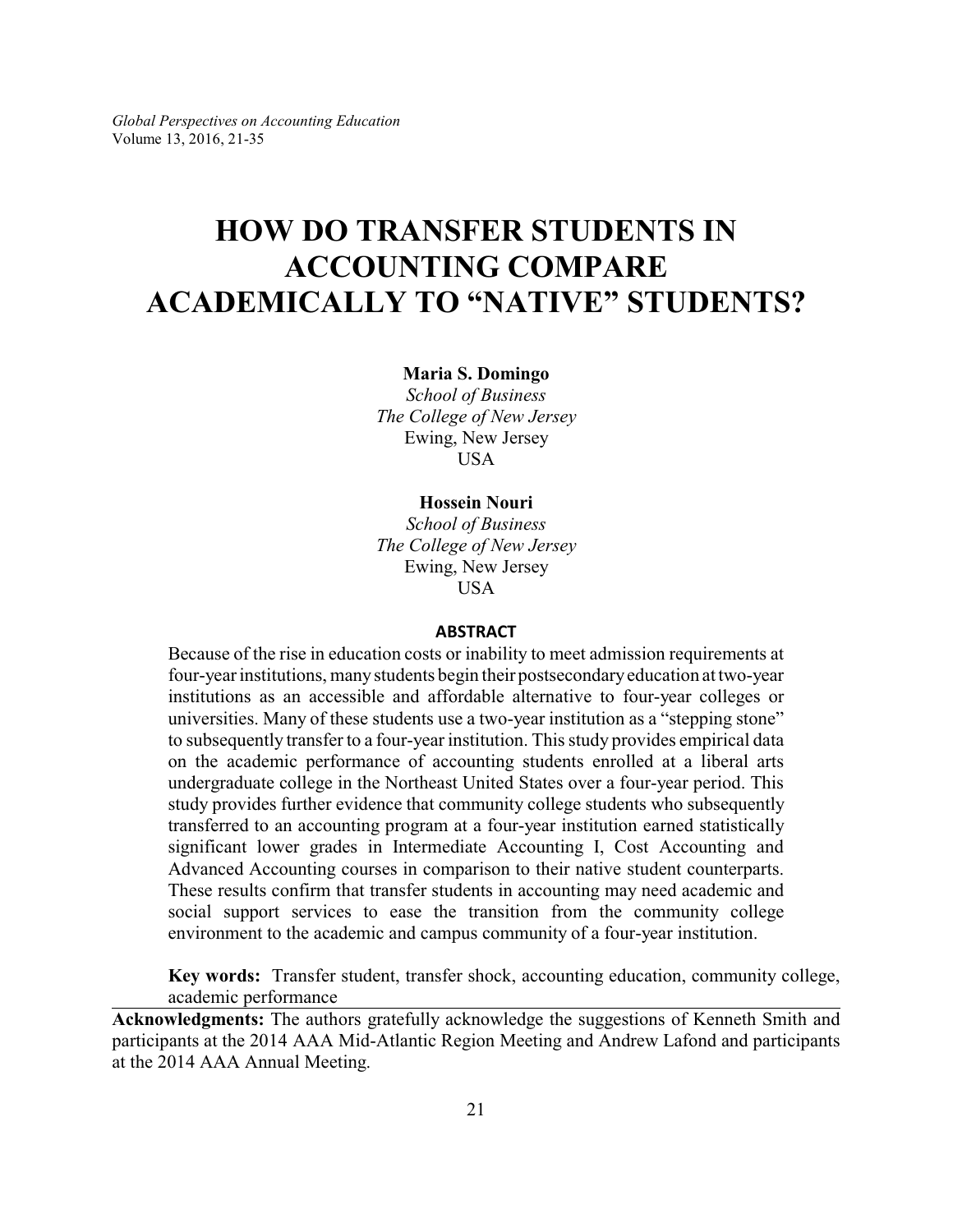**Data availability:** The data for the study are available from the authors upon request

### **INTRODUCTION**

Community colleges have provided a growing number of students an alternative means to pursue their goals in higher education. Due to increasing costs at four-year institutions or ineligibility to meet admission requirements, many students have opted to complete their first two years or less at a community college, and subsequently transfer to a four-year institution. Approximately thirty-five percent of students enrolled in institutions of higher learning attend twoyear community colleges in the United States (National Center of Education Statistics, 2013). A large number of these students eventually transfer from a community college to a four-year college or university in pursuit of a baccalaureate degree. For example, in the academic year 1995 to 1996, approximately 29% of students who began at a community college ultimately transferred to a fouryear college or university (Wirt et al., 2003). In accounting education specifically, more than half of the students who fulfill the first course in accounting do so at community colleges, and approximately a quarter of the students who enter the accounting profession fulfill their initial accounting coursework at a communitycollege (AccountingEducation Change Commission, 1992). Additionally, the American Accounting Association (AAA) sponsored a report that included an analysis of the characteristics of students at two-year community colleges based on 2008 survey data from the National PostsecondaryStudent Aid Study (American Accounting Association, 2010). The AAA report indicated that approximately 40% of all students who reported a concentration in accounting were enrolled at two-year community colleges; 40.1% of accounting majors at two-year community colleges had plans to transfer to a four-year college or university; approximately 19% of all accounting majors at four-year colleges or universities earned at minimum some transfer credits (not necessarily in accounting) at a two-year community college; approximately 45% of all accounting majors at four-year colleges or universities have attended a two-year community college "at some point"; and 16.4% of all accounting majors at four-year colleges or universities have earned an associate's degree at a community college (American Accounting Association, 2010).

A diverse student body enhances the educational experience of campus communities. According to the American Association of Community Colleges, "[c]ommunity colleges are the gateway to postsecondary education for many minority, low income, and first-generation postsecondaryeducation students" (American Association of CommunityColleges, 2015). Transfer students, who attended two-year institutions prior to their transition to a four-year institution, add to the diversity of the campus student population at four-year institutions. Diversity in higher education signifies campus-based educational activities that involve students from all backgrounds (Garcia et al, 2001). The objective of these activities is to enrich the educational experience of all students (Garcia et al, 2001). For example, diversity can improve students' cognitive skills, their ability to negotiate differences, and their critical thinking skills by exposure to multiple perspectives (Garcia et al, 2001). Managing student diversity in higher education provides significant benefits not only to the students, but also to their institutions, communities, and broader society (Milem et al, 2005; Bledsoe et al, 2010). Because transfer students comprise a significant number of accounting students at four-year institutions, the question arises whether community colleges prepare accounting transfer students for the rigors of upper-level accounting courses in a four-year institution.

This study provides empirical data on the academic performance of accounting students enrolled at a liberal arts undergraduate college in the Northeast United States over a four-year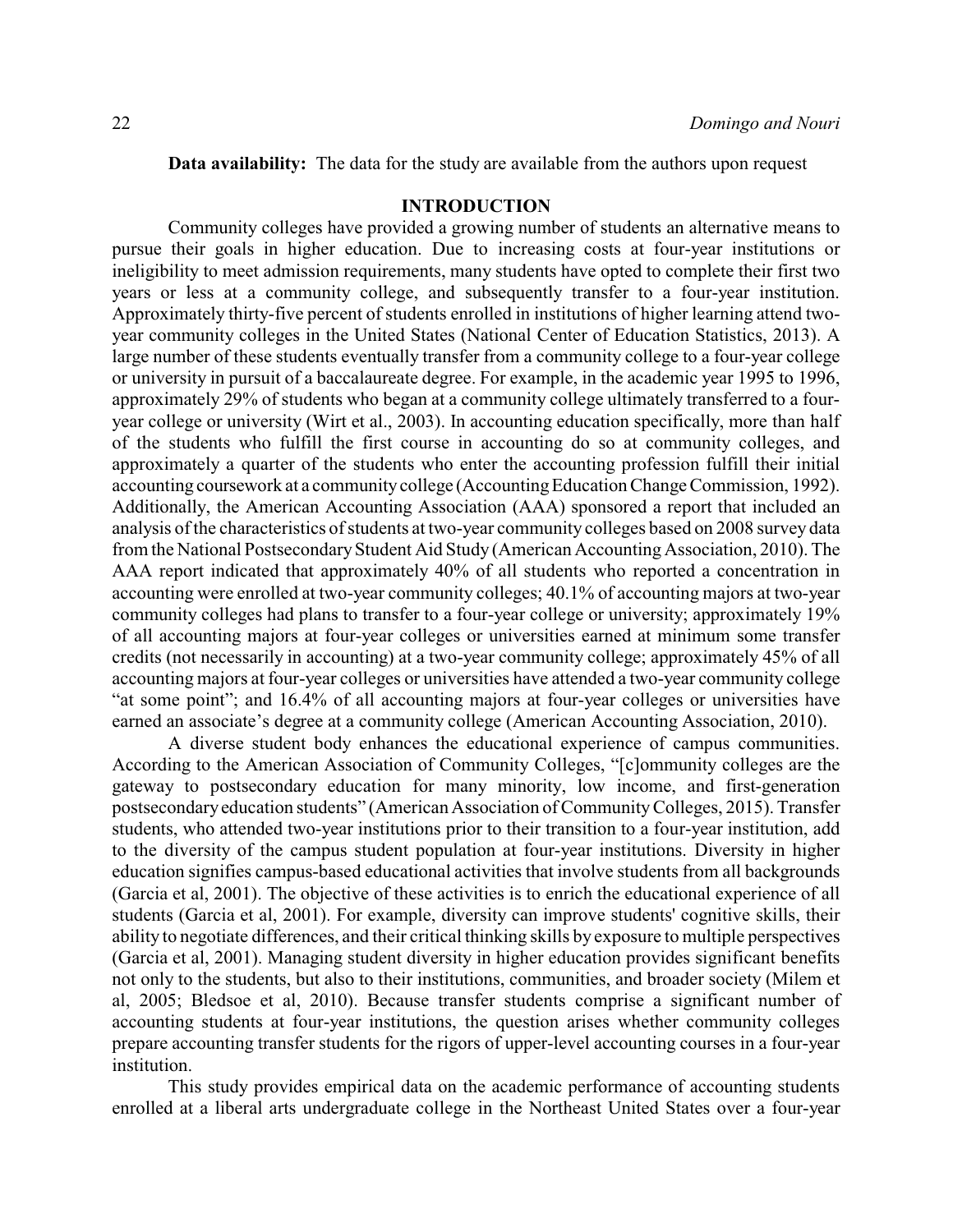period. The purpose of this study is to determine the academic performance of students who transfer from community colleges to an accounting program at a four-year institution, and how the academic performance of the transfer students compares to that of native students who fulfill all of their accounting course requirements at a four-year institution. In the 1990's, Colley et al. (1996) and Laband et al. (1997) analyzed the issue, but the results are dated ( about twenty years old now) and may no longer reflect the current environment in accounting education.<sup>1</sup> A more recent study was conducted at a university in the Midwest; however, the results are derived from the data of a single institution, and the study suggests that other institutions should conduct similar internal studies (Schmidt and Wartick, 2013).

This study differs from the prior studies noted above as follows. First, prior studies were conducted at four-year institutions located in different geographical regions and institutional settings than our current study, and our four-year institution's average SAT score in this study is 1300 (Critical reading and math only) for entering freshmen.<sup>2</sup> Second, the number of accounting graduates in the current study each year is between 60-70 students, which is lower than other prior studies (e.g., Schmidt and Wartick's accounting program is twice as big as the current study) with smaller class sizes. This is particularly important because prior research suggests that smaller class sizes (in this study, upper-level class sizes were between 15-25 students) may foster a greater sense of belonging, which may expedite the transition of transfer students to a four-year college or university's academic and campus community (Johnson, 2005). Third, prior studies just compare all native students with transfer students, which may be the reason for their conflicting findings. In this study, we demonstrate the results when (1) all native students are compared with transfer students and (2) transfer students are matched with native students based on gender, year of graduation,  $1<sup>st</sup>$  Accounting Principles course grade and  $2<sup>nd</sup>$  Accounting Principles course grade (taken at the four-year college). Fourth, in contrast to prior studies, this study includes and can control for the second accounting principles course, taken by both transfer and native students at the four- year college, in order to test eight upper-level individual accounting courses from junior year to the date of graduation.<sup>3</sup> Finally, seven full-time faculty taught upper-level accounting courses at the four-year college in our study. Each Intermediate I and II, Cost Accounting, Auditing, and Advanced Accounting course was taught by the same instructor (e.g., one instructor taught all class sections of Intermediate I and Intermediate II, another instructor taught all class sections of Cost Accounting, another instructor taught all class sections of Auditing, and so forth). Furthermore, the

<sup>&</sup>lt;sup>1</sup> For example, technological advances have resulted in transformative changes in higher education. Educators have leveraged technology in the delivery of curricula (e.g., "blended" or "hybrid" learning, "flipping" the classroom). According to a survey of higher education leaders conducted by KPMG, 63% of those surveyed indicated that their institution is spending more to keep up with changes in technology; 53% reported that their institution is making more courses available online; and 48% responded that their institution is considering hybrid educational deliverymodels with virtual learning environments (KPMG, 2014).

 $2$  In comparison to Laband et al.'s (1997) average SAT score of 998 for native students (i.e., native students scored 539.441 and 458.851 on the math and verbal portions of the SAT respectively).

<sup>&</sup>lt;sup>3</sup> Because the transfer students in this study were required to fulfill the second accounting principles course at the fouryear institution, the transfer students experienced no time lag between the second accounting principles course and the intermediate accounting I and cost accounting courses.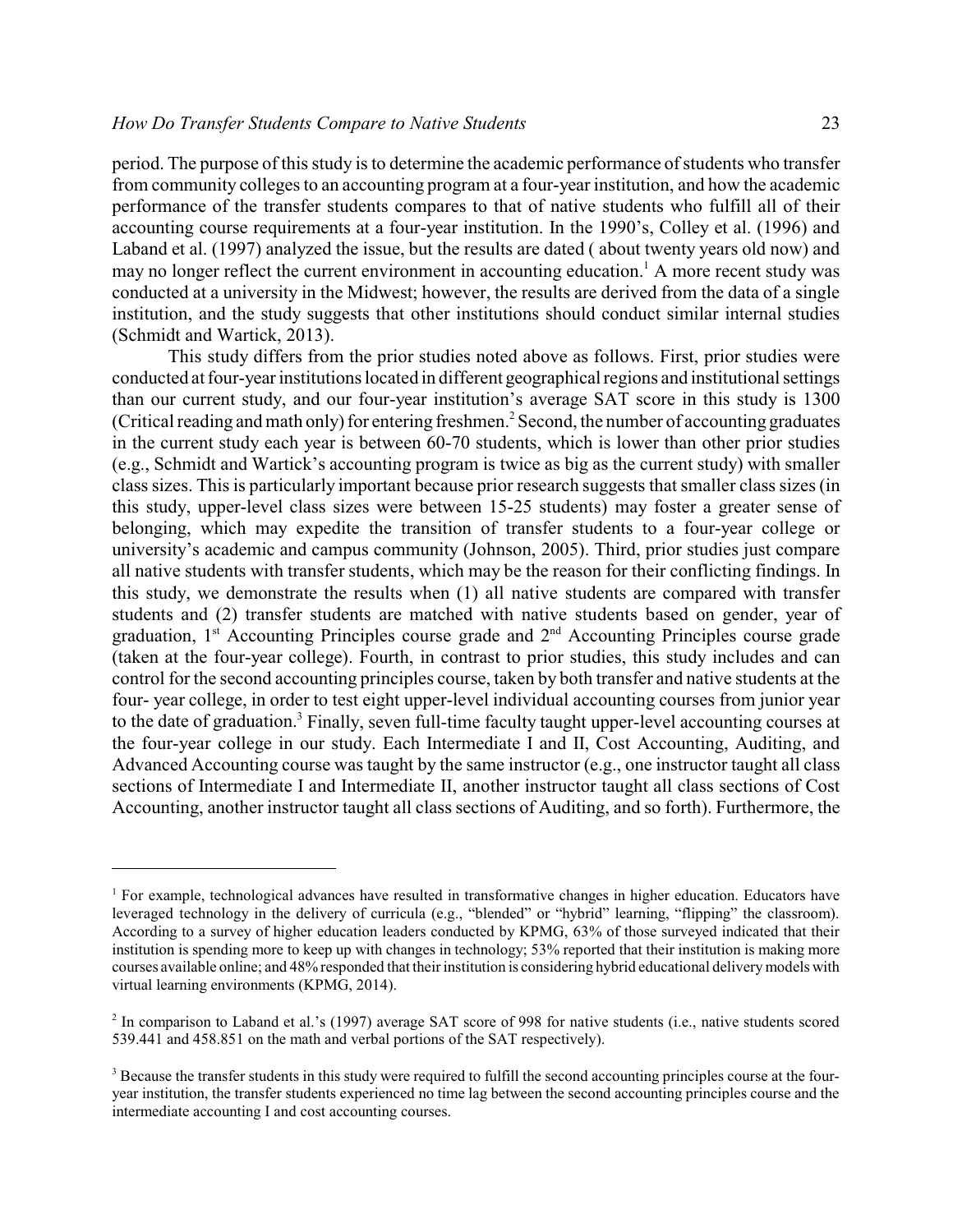previousstudies suggest periodic replication and additional investigation into performance variances between transfer and native students at other institutions.

The results of this current study may be of significance to administrators, counselors, and accounting faculty at four-year institutions in considering the rigor and quality of transfer credit from accounting courses at community colleges, articulation agreements between community colleges and four-year institutions, and support and mentoring programs available for transfer students at four-year institutions. The remainder of the paper is organized as follows. The next section provides the literature review, followed by the methods and results sections. The last section presents the conclusion, limitations and practical implications of the findings.

### **REVIEW OF LITERATURE**

Researchers have conducted an ample number of studies to evaluate the "transfer phenomenon" and the impending "transfer shock" that students who transfer from a two-year institution to a four-year institution may experience during their first and second semesters after transfer. "Transfer shock" is the temporary dip in grades that transfer students may experience during the first and second semesters after transfer to a four-year college or university (Hill, 1965). In response to this theory, studies have compared the academic performance of transfer students with that of native students generally using GPA as the performance indicator and found that transfer students demonstrated lower achievement in comparison to native students in the first year after transfer (Peng and Bailey, 1977; Best and Gehring, 1993; Laanan, 2001). However, as the transfer students adapt to the academic environment and campus community of the four-year institution, their academic performance shows signs of improvement (Cohen and Brawer, 1989; Best and Gehring, 1993). The literature revealed that although close to fifty studies reported that community college students experienced transfer shock, sixty-seven percent of these studies concluded that the transfer students typically recovered from the transfer shock within the first year after transfer (Diaz, 1992). Furthermore, studies have determined that the time of transfer impacts the effect of the transfer shock, i.e., students who transferred to a four-year institution after completion of an associate's degree or a minimum of sixty credits were less affected by transfer shock (Best and Gehring, 1993; Cejda et al., 1997).

Previous research suggests that the academic performance of transfer students at a four-year institution is related to the students' chosen degree major (Cejda et al., 1997). In particular, business transfer students experience the most transfer shock in their first semester at the four-year institution in comparison to other majors (such as liberal arts, the arts, education and psychology), and earned significantly lower GPA's in their upper division coursework than comparable native students (Carlan and Byxbe, 2000). A study that used the AICPA Accounting Achievement Testing Program determined that an accounting major transfer student may acquire the necessary basic accounting education at a community college to adequately prepare the student for successful completion of a four-year institution's accounting program (Montgomeryand McCormick, 1974). However, another study suggests that the quality of transfer students' grades in accounting principles for coursework completed at a community college is not equivalent to the quality of nontransfer students' grades in accounting principles taken at a four-year college or university (Colley et al., 1996).

Moreover, prior research indicates that GPA in the 1<sup>st</sup> accounting principles course and/or 2<sup>nd</sup> accounting principles course is significantly associated with performance in upper-level accounting courses (Laband et al., 1997; Schmidt and Wartick, 2013). Laband et al. (1997) examined the performance of transfer students in upper-level accounting classes at two Mid-Atlantic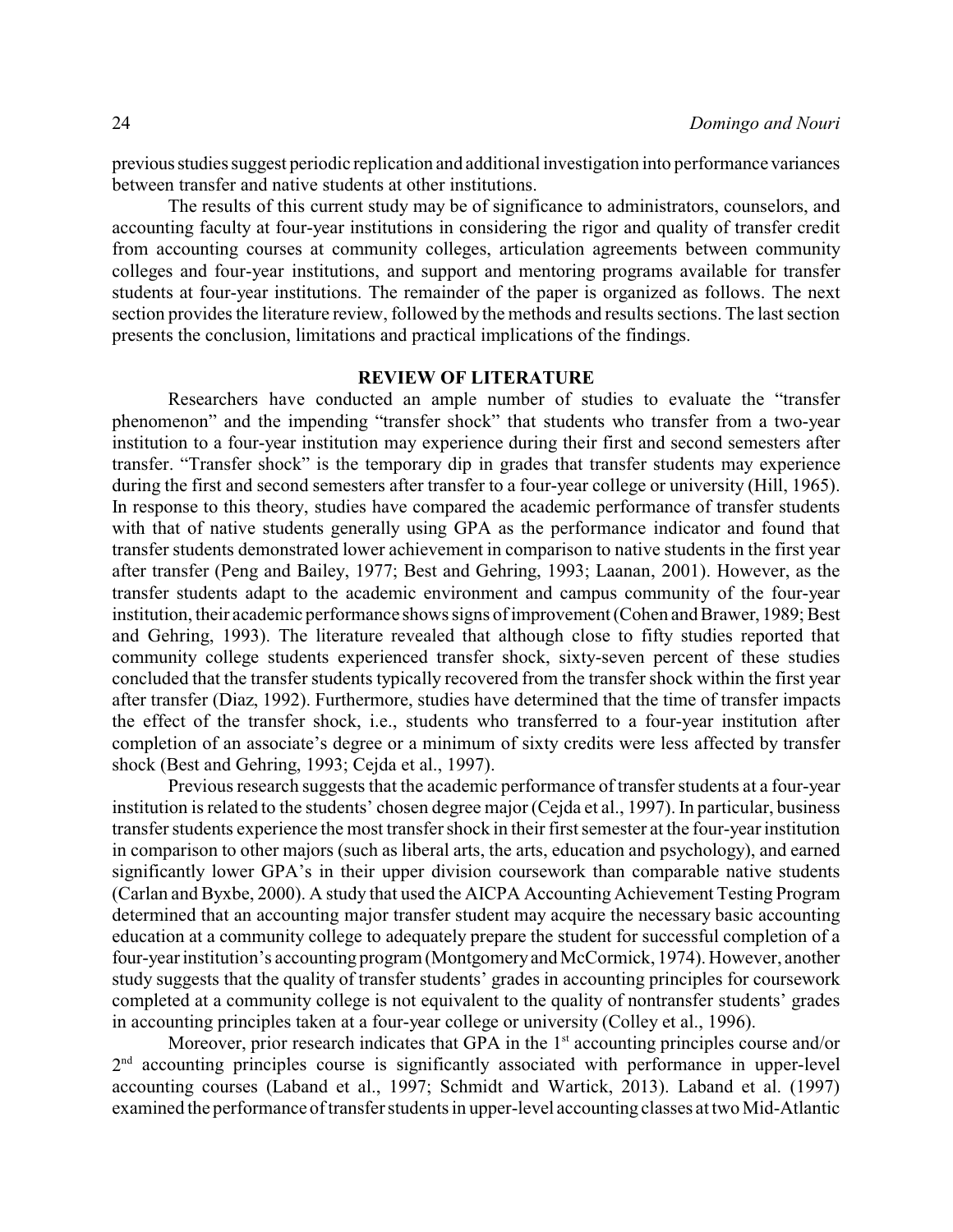universities in comparison to their native student counterparts, controlling for a number of variables including GPA in the accounting principles classes. The study found that although the mean GPA of transfer students for accounting principles classes was higher than for native students, the native students outperformed the transfer students in the upper-level accounting classes, suggesting evidence of grade inflation at the two-year institutional level (Laband et al., 1997).

Schmidt and Wartick (2013) conducted a more recent study at a university in Iowa and found that students who transferred their principles of accounting courses from a two-year institution performed worse than native students in intermediate accounting I and cost accounting courses. The study suggests that a possible reason for the lower performance is due in part to an average time lag of more than two years between transfer students taking principles of accounting and intermediate accounting I and cost accounting. The study concluded that although the transfer students were outperformed by their native counterparts in intermediate accounting II, accounting information systems, auditing and income tax, the transfer students narrowed the performance gap in these courses suggesting that transfer shock lessened in later semesters, but did not entirely disappear. The study also suggests evidence of grade inflation at two-year institutions in finding that transfer students performed significantly worse in the upper-level accounting courses even though the transfer students obtained higher mean GPAs in principle accounting courses than native students (Schmidt and Wartick, 2013).

Based on the review of prior literature, the following hypothesis, stated in null form, will be tested:

**H1:** There is no difference between transfer and native students in their performance of upper-level accounting courses.

#### **METHOD**

The subjects of this study were graduates of a liberal arts undergraduate college in the Northeast United States over a four-year period (2011–2014). The college is a selective college with an average SAT score of 1300 (Critical reading and math only) for entering freshmen. The number of accounting graduates each year is between 60 to 70 students. The upper-level accounting courses at the four-year college are offered in the following sequence:<sup>4</sup>

| Year   | Semester | Courses                                                    |
|--------|----------|------------------------------------------------------------|
| Junior | Fall     | Intermediate Accounting I, Cost Accounting                 |
| Junior | Spring   | Intermediate Accounting II, Accounting Information Systems |
| Senior | Fall     | Federal Income Tax, Advanced Accounting, Auditing          |
| Senior | Spring   | <b>Accounting Capstone</b>                                 |

During the time period of this study, the accounting department graduated 244 students of which 38 were transfer students. After excluding two students who transferred from other four-year colleges, the final sample size for transfer students from community colleges was 36. The first

<sup>&</sup>lt;sup>4</sup> According to the study institution's Office of Records and Registration, the study institution uses the following grading system:

| $A = 4.00$  | $B = 3.00$       | $C = 2.00$            | $D = 1.00$ |
|-------------|------------------|-----------------------|------------|
| $A = 3.67$  | $B - 2.67$       | $C_{\text{F}} = 1.67$ | $F = 0.00$ |
| $B+ = 3.33$ | $C_{\pm} = 2.33$ | $D+ = 1.33$           |            |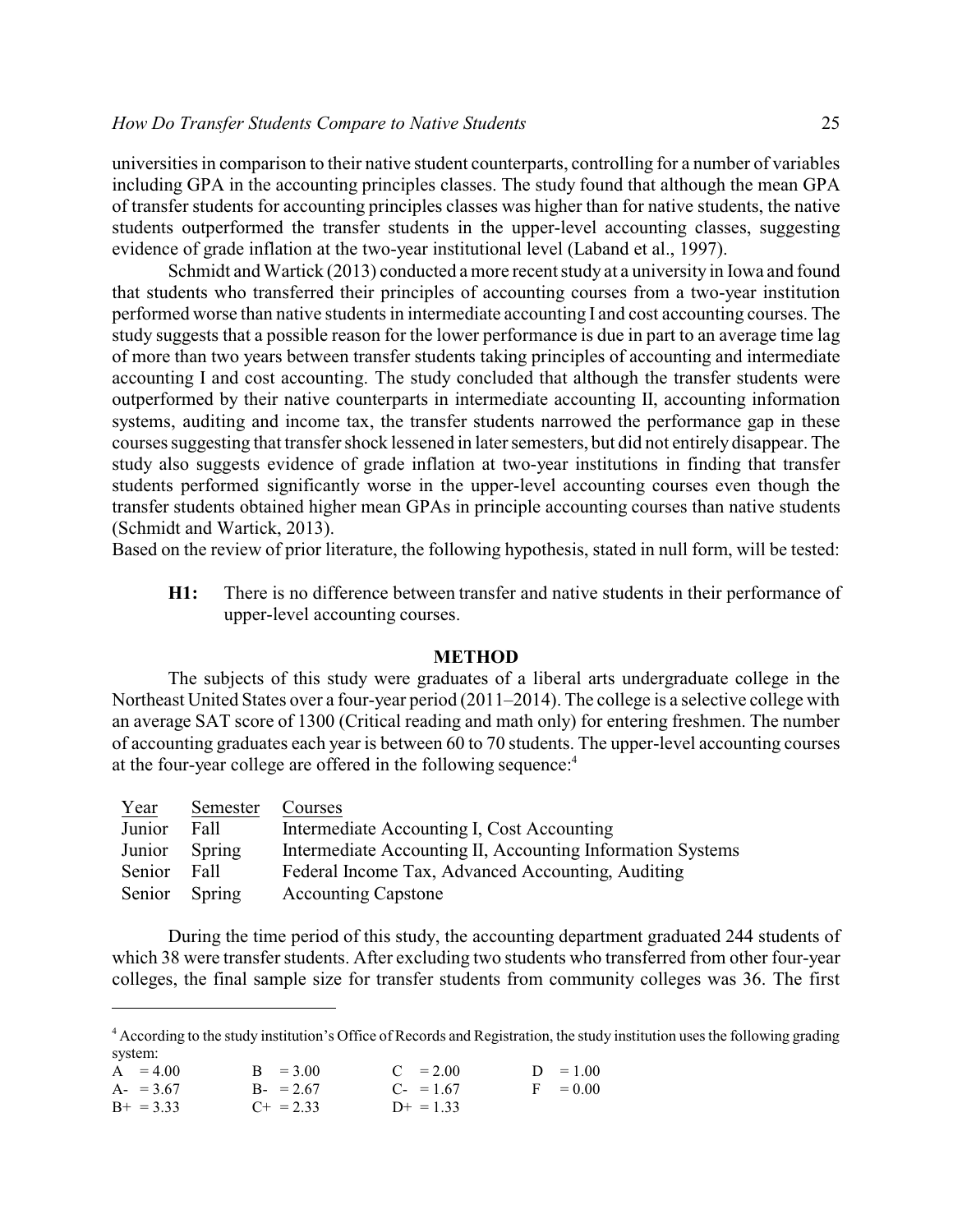accounting principles course at the four-year college was mainly taught by adjunct faculty and included all business students. The second accounting principles course at the four-year college consisted of two separate courses, i.e., one for accounting students and one for all other business students. The second accounting principles course that accounting students were required to take included managerial accounting for half of the semester and the first five chapters of intermediate accounting. It is important to note that all transfer students in accounting were required to fulfill the second accounting principles course at the four-year college even though the transfer student already completed a second accounting principles course at a community college.<sup>5</sup>

Since dependent variables in this study are different accounting courses taken by the same students, a Multivariate Analysis of Covariance (MANCOVA) is used to test the hypothesis of the study. We used three covariates of gender, year of graduation, and grade in the second accounting principles course (taken at the four-year college). Because data was obtained over a four-year period, year of graduation was used as a covariate. Graduation year indirectly measures and controls for the accounting course grades given by different instructors of the same course.<sup>6</sup> In addition, the performance gap between transfer and native students could be caused by 1) "transfer shock", 2) community college grade inflation, 3) possible lack of rigor in community college accounting principles courses, and 4) differences in aptitude between transfer and native students. Since all students included in this study took the second accounting principles course at the four-year college, we used the grade in the  $2<sup>nd</sup>$  accounting principles course as a covariate to control for community college grade inflation, possible lack of rigor in the community college accounting principles courses, and differences in ability between transfer and native students. Therefore, the only factor that remains is "transfer shock" that this study investigates.

It should be noted that transfer students are allowed to bypass the second accounting principles course at the four-year college if they could transfer two accounting principles courses as well as intermediate accounting I. Seven students satisfied this requirement, which had to be excluded from the analysis. The final sample sizes for MANCOVA were 29 transfer students and 206 native students.

The data were extracted from student transcripts.<sup>7</sup> For this study, we obtained approval from the Institutional Review Board to use data from official student transcripts of the study institution's Office of Records and Registration. Of the total subjects of 235 students, 110 were female students (96 native and 14 transfer students) and 125 (110 native and 15 transfer students) were male students. The students were predominantlyCaucasian students (99%) and under 25 years old (99%).

<sup>&</sup>lt;sup>5</sup> All transfer students in the current study had taken both their first and second accounting principles courses at community colleges before transferring to the four-year college.

<sup>6</sup> Accounting Information Systems, Federal Income Tax, and Accounting Capstone courses were taught by different instructors during the period of this study (e.g., there were three class sections of Accounting Capstone offered in the Spring, and a different instructor taught each class section for the Spring semester). The other upper level accounting courses, including the 2<sup>nd</sup> accounting principles course, were taught by the same instructors (e.g., one instructor taught all class sections of Intermediate I and Intermediate II, another instructor taught all class sections of Cost Accounting, another instructor taught all class sections of Auditing, and so forth).

<sup>7</sup> For students who took a course multiple times, the grade when they took the course for the first time was included in the analyses.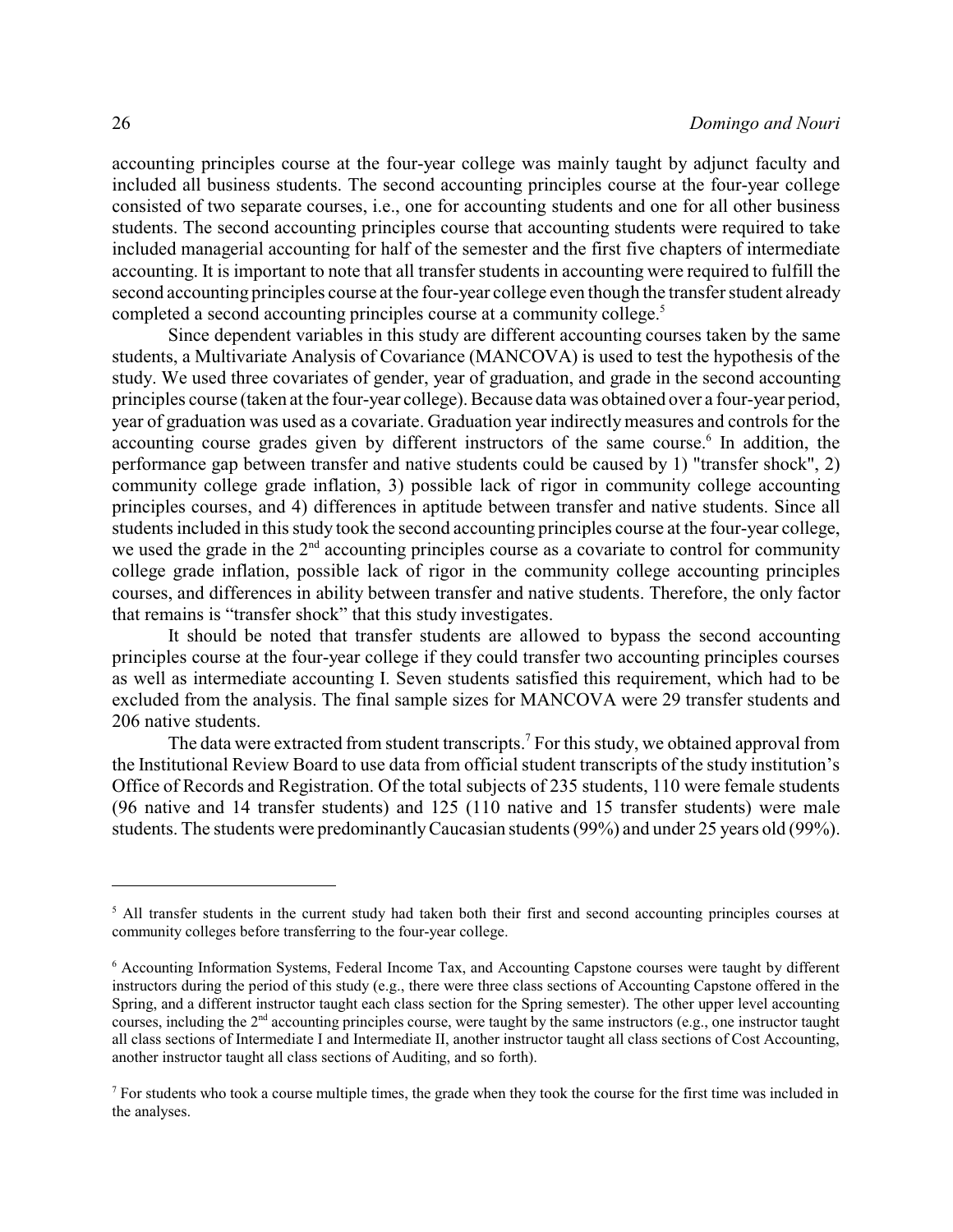### **RESULTS**

The study hypothesis was tested using a One-Way Multivariate Analysis of Covariance (MANCOVA). In order to help control potential type-I error due to the existence of several dependent variables, One-Way MANCOVA was used to determine the potential effects of native versus transfer students on the accounting courses grades. In addition, MANCOVA was used because the Bartlett test of sphericity showed that the dependent variables were correlated (approximate Chi-Square=2358.48, df=44, p<.001).<sup>8</sup> Descriptive statistics and intercorrelations of the dependent variables are presented in Table 1.

#### **TABLE 1**

#### **Descriptive Statistics and Intercorrelations of Dependent Variables**

| Dependent Variables |                                          |            | Range Mean s.d. 1 2 3 |                              |                             |                     | $\overline{4}$ | 5 | 6 |                                     | 8 |
|---------------------|------------------------------------------|------------|-----------------------|------------------------------|-----------------------------|---------------------|----------------|---|---|-------------------------------------|---|
|                     | 1. Intermediate Accounting I             | $0 - 4$    | 2.60                  | 0.81                         |                             |                     |                |   |   |                                     |   |
|                     | 2. Cost Accounting                       | $1 - 4$    | 3.07                  | $0.65$ .74                   |                             |                     |                |   |   |                                     |   |
|                     | 3. Intermediate Accounting II            | $0 - 4$    | 2.87                  | 0.75                         | .77.67                      |                     |                |   |   |                                     |   |
|                     | 4. Accounting Information                | $0 - 4$    | 3.20                  | 0.63 .44 .47 .51             |                             |                     |                |   |   |                                     |   |
|                     | <b>Systems</b>                           |            |                       |                              |                             |                     |                |   |   |                                     |   |
|                     | 5. Federal Income Tax                    | $0 - 4$    | 3.46                  | 0.58 .52 .45 .52 .41         |                             |                     |                |   |   |                                     |   |
|                     | 6. Advanced Accounting                   | $0 - 4$    | 2.70                  | 0.93                         |                             | .63 .62 .67 .50 .56 |                |   |   |                                     |   |
| 7.                  | Auditing                                 | $0 - 4$    | 2.74                  | 0.62 .55 .56 .59 .59 .59 .67 |                             |                     |                |   |   |                                     |   |
|                     | 8. Accounting Capstone                   | $1.33 - 4$ | 3.53                  | 0.56                         | .30 .27 .28 .23 .40 .22 .33 |                     |                |   |   |                                     |   |
|                     | 9. Upper-Level Accounting<br>Courses GPA | $1.00 - 4$ | 3.02                  | 0.53                         |                             |                     |                |   |   | 47. 80. 83. 72. 68. 89. 89. 89. 84. |   |

All correlations are significant at  $p<01$  (two-tailed)

 $n=235$ , Theoretical range for all variables = 0-4

Upper-level accounting courses include: Intermediate Accounting I and II, Cost Accounting, Accounting Information Systems, Federal Income Tax, Advanced Accounting, Auditing, and Accounting Capstone.

As Table 1 shows, while dependent variables are moderately correlated, and therefore, use of MANCOVA is justified, there is no high multicollinearity (more than .9) present among the dependent variables. The mean and standard deviation of native versus transfer students for different accounting courses are presented in Table 2.

Table 2 shows that the smallest cell has 29 subjects. Läuter (1978) reports that for two groups, nine dependent variables<sup>9</sup>, alpha of .01, beta of .05, and 2 deviation from the hypothesis, the minimum sample size per cell is 22 subjects. MANCOVA normality assumption was violated for all groups except for cost accounting, intermediate accounting II, auditing and upper-level

<sup>&</sup>lt;sup>8</sup> A factor analysis of all accounting courses indicated only one factor is present, which explained 58% of the variance.

<sup>&</sup>lt;sup>9</sup> Läuter (1978) provides sample size for 8 and 10 dependent variables. We used the more conservative number of 10 dependent variables.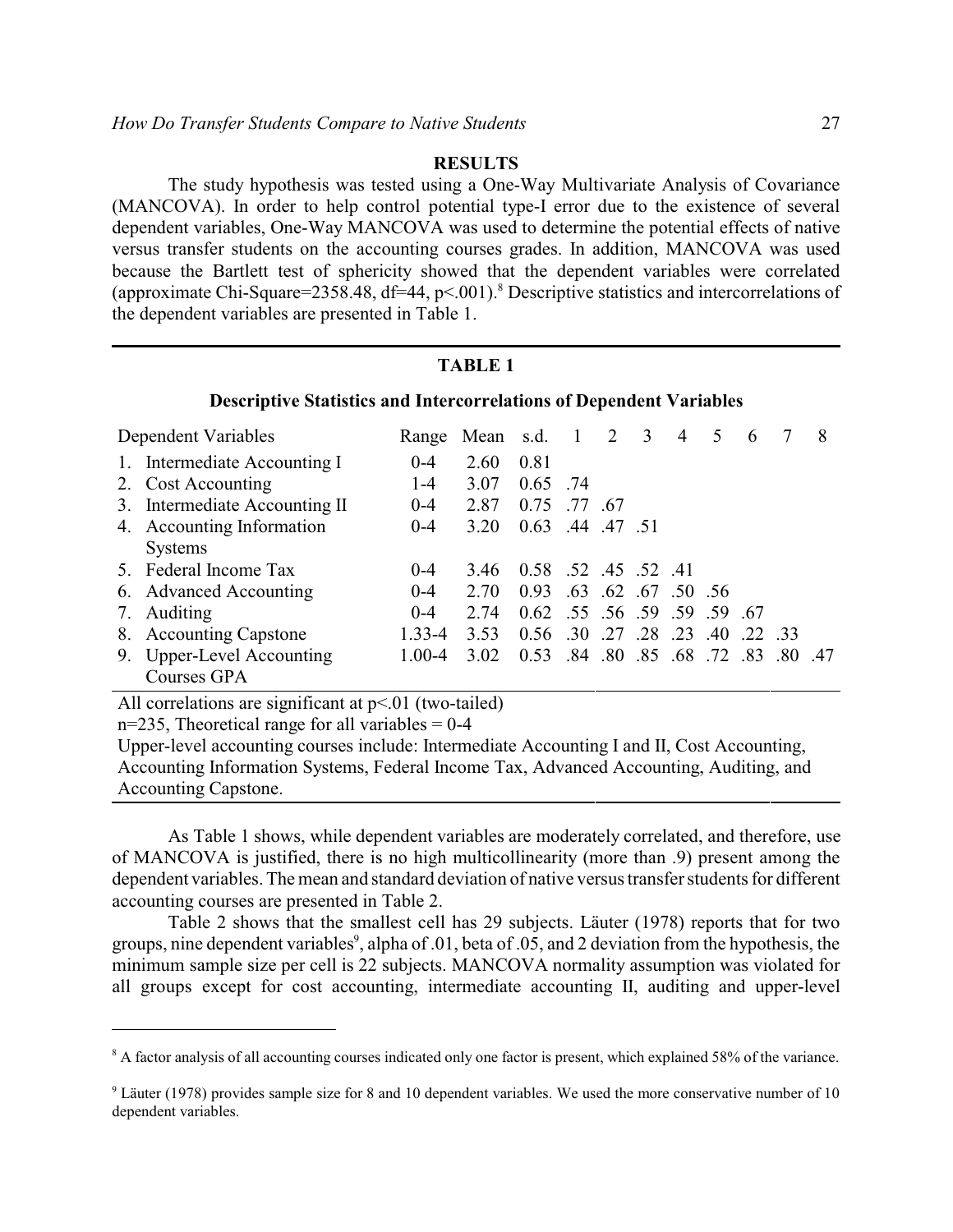|                                       |      | Native Students $(n=206)$ | Transfer Students $(n=29)$ |           |  |
|---------------------------------------|------|---------------------------|----------------------------|-----------|--|
| Course                                | Mean | Std. Dev.                 | Mean                       | Std. Dev. |  |
| Intermediate Accounting I             | 2.63 | .79                       | 2.39                       | .93       |  |
| Cost Accounting                       | 2.77 | .71                       | 3.07                       | .65       |  |
| Intermediate Accounting II            | 2.88 | .77                       | 2.82                       | .65       |  |
| <b>Accounting Information Systems</b> | 3.20 | .65                       | 3.18                       | .47       |  |
| Federal Income Tax                    | 3.46 | .59                       | 3.46                       | .51       |  |
| <b>Advanced Accounting</b>            | 2.74 | .94                       | 2.36                       | .73       |  |
| Auditing                              | 2.76 | .63                       | 2.61                       | .58       |  |
| <b>Accounting Capstone</b>            | 3.54 | .54                       | 3.46                       | .71       |  |
| Upper-Level Accounting Courses GPA    | 3.04 | .53                       | 2.88                       | .52       |  |

### **Means and Standard Deviations for the Effect of Native Versus Transfer Students on Accounting Course Grades**

**TABLE 2**

accounting courses grades for transfer students (Shapiro-Wilk test, p>.05). Since MANCOVA is fairly robust to deviations from normality, no action was taken to correct for the normality assumption. There were six multivariate outliers in the data, as assessed with Mahalanobis distance  $(P<.001)$ .<sup>10</sup> We reran one-way MANCOVA after omitting these student outliers and found the same results except for the upper-level accounting courses GPA which became significant at p<.05. Therefore, all students are included for the analysis reported in this study. Finally, the assumption of equalityof variance-covariance matrix was examined bychecking the variance-covariance matrix of all dependent variables. All variances of native students for each upper-level accounting course grade were less than three times the corresponding variance of transfer students for the same upperlevel accounting course grade. Therefore, we concluded that there was homogeneity of variancecovariance matrices in this study. In addition, Levene's test of equality of variance was not significant for any of the dependent variables  $(p>0.05)$ .

Within the group results of the multivariate analysis based on Pillai's trace<sup>11</sup> are presented in Table 3. The results in Table 3 show that the covariates of graduation year and the  $2<sup>nd</sup>$  accounting principles course grade were significant  $(p<0.01)$ . There was a statistically significant difference between native and transfer students on accounting courses grades,  $F(9, 222) = 2.139$ ,  $p < .05$ ; Pillai's Trace = .080; partial  $\eta^2$  = .080. The observed power was .875, therefore, we can accept with confidence that the chance of a Type II error is low enough for a finding of non-significance by the F test.

Test of between-subjects effects are presented in Table 4. Table 4 shows that the covariate Year is significant for the Accounting Information Systems, Federal Income Tax, and Accounting Capstone courses. As expected, the  $2<sup>nd</sup>$  Accounting Principles course covariate, which measured

<sup>&</sup>lt;sup>10</sup> For the nine dependent variables, the Chi-square critical value is 27.88. Six of the Mahalanobis distance values were higher than this critical value.

<sup>&</sup>lt;sup>11</sup> Wilks' Lambda and Hotelling's Trace provided similar results; thus, only Pillai's Trace statistics are reported.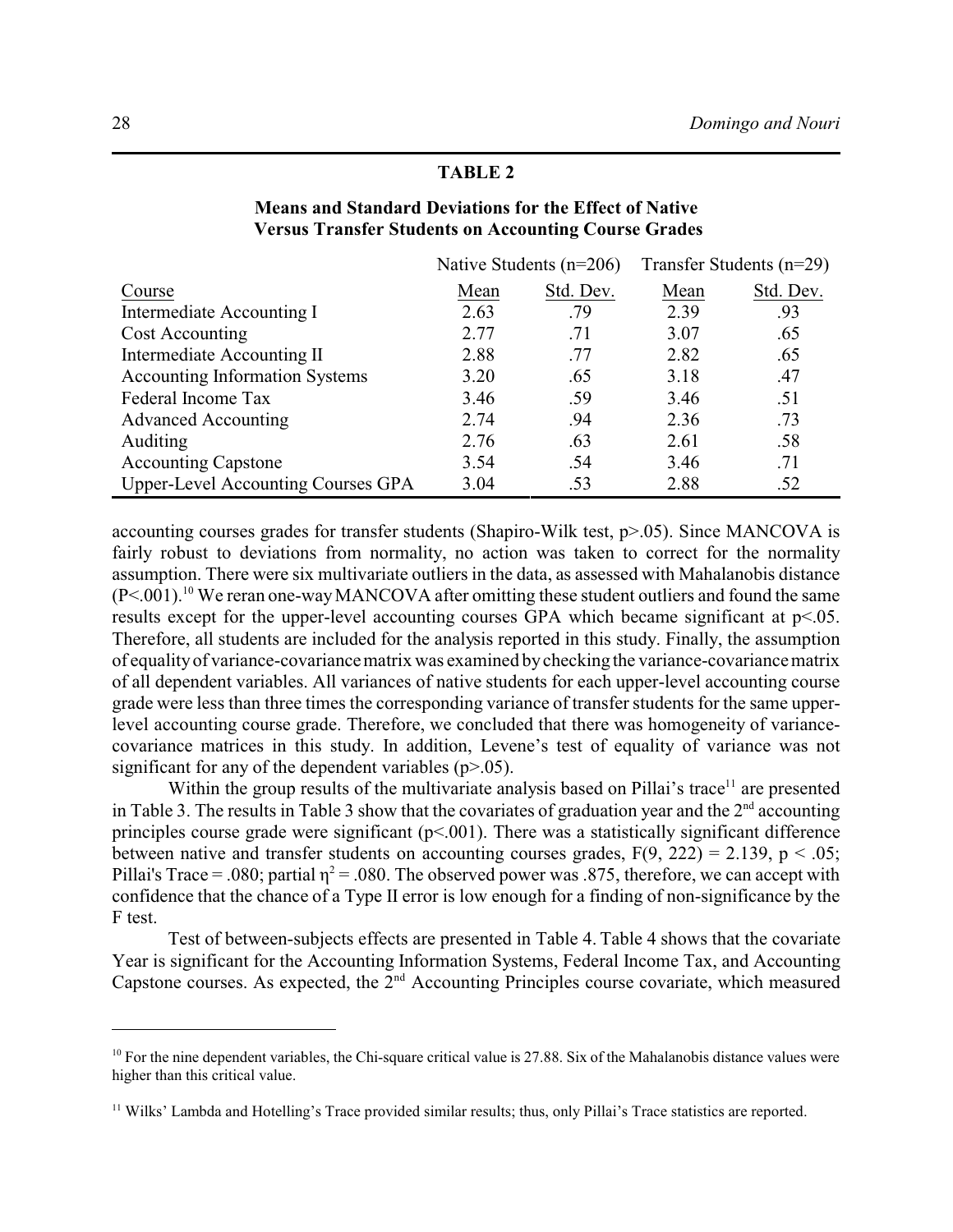### **TABLE 3**

## **Within Group Results of One-Way Multivariate Analysis of Covariance (MANCOVA)**

|                              | Pillai's    | Approximate | Hypothesis | Error | Significance     |
|------------------------------|-------------|-------------|------------|-------|------------------|
| Effect                       | Trace Value |             | df         | df    | $\mathfrak{D}$ ) |
| Intercept                    | .784        | 89.287      | Q          | 222   | p<.001           |
| Year                         | .318        | 11.510      | Q          | 222   | p<.001           |
| Gender                       | .070        | 1.867       | Q          | 222   | n.s.             |
| $2nd$ Accounting Principles  | .495        | 24.136      | Q          | 222   | p<.001           |
| Native vs. Transfer Students | .080        | 2.139       | Q          | 222   | p<0.05           |

### **TABLE 4**

# **Test of Between-Subjects Effects**

| Dependent Variable                    | <b>Independent Variables</b>          | F(4,230) | $\mathfrak{p}$ | $R^2/Adj R^2$ |
|---------------------------------------|---------------------------------------|----------|----------------|---------------|
| Intermediate Accounting I             | <b>Corrected Model</b>                | 48.760   | .000           | .459/.449     |
|                                       | Intercept                             | 2.290    | .132           |               |
|                                       | Year                                  | 2.068    | .152           |               |
|                                       | Gender                                | .319     | .573           |               |
|                                       | $2nd$ Accounting Principles           | 189.302  | .000           |               |
|                                       | Native vs. Transfer students          | 3.910    | .049           |               |
| Cost Accounting                       | <b>Corrected Model</b>                | 33.318   | .000           | .357/.356     |
|                                       | Intercept                             | 73.966   | .000           |               |
|                                       | Year                                  | 2.424    | .121           |               |
|                                       | Gender                                | .926     | .337           |               |
|                                       | $2nd$ Accounting Principles           | 122.193  | .000           |               |
|                                       | Native vs. Transfer students          | 10.600   | .001           |               |
| Intermediate Accounting II            | Corrected Model                       | 25.511   | .000           | .307/.295     |
|                                       | Intercept                             | 24.094   | .000           |               |
|                                       | Year                                  | .863     | .354           |               |
|                                       | Gender                                | .313     | .577           |               |
|                                       | 2 <sup>nd</sup> Accounting Principles | 95.474   | .000           |               |
|                                       | Native vs. Transfer students          | 206      | .651           |               |
| <b>Accounting Information Systems</b> | <b>Corrected Model</b>                | 15.636   | .000           | .214/.200     |
|                                       | Intercept                             | 117.382  | .000           |               |
|                                       | Year                                  | 8.425    | .004           |               |
|                                       | Gender                                | 5.698    | .018           |               |
|                                       | 2 <sup>nd</sup> Accounting Principles | 45.360   | .000           |               |
|                                       | Native vs. Transfer students          | .039     | .861           |               |
|                                       |                                       |          |                |               |

(continued)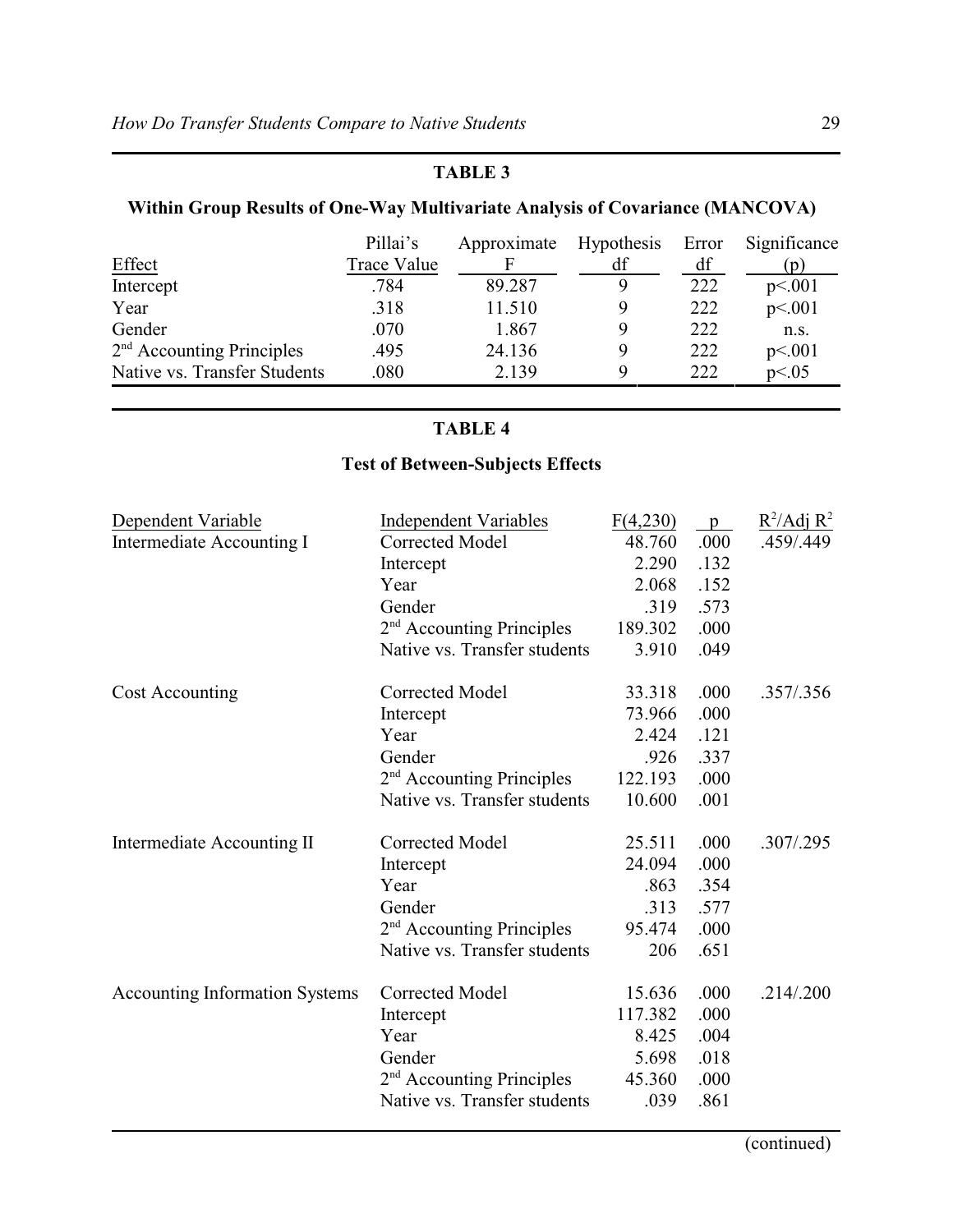|                               | TABLE 4 (continued)                   |          |      |               |
|-------------------------------|---------------------------------------|----------|------|---------------|
| Dependent Variable            | <b>Independent Variables</b>          | F(4,230) | p    | $R^2/Adj R^2$ |
| Federal Income Tax            | <b>Corrected Model</b>                | 18.225   | .000 | .241/.227     |
|                               | Intercept                             | 302.687  | .000 |               |
|                               | Year                                  | 22.449   | .000 |               |
|                               | Gender                                | 6.192    | .014 |               |
|                               | 2 <sup>nd</sup> Accounting Principles | 55.540   | .000 |               |
|                               | Native vs. Transfer students          | .041     | .904 |               |
| <b>Advanced Accounting</b>    | Corrected Model                       | 19.589   | .000 | .254/.241     |
|                               | Intercept                             | 4.630    | .032 |               |
|                               | Year                                  | .560     | .455 |               |
|                               | Gender                                | .050     | .822 |               |
|                               | 2 <sup>nd</sup> Accounting Principles | 67.760   | .000 |               |
|                               | Native vs. Transfer students          | 5.739    | .017 |               |
| Auditing                      | Corrected Model                       | 13.557   | .000 | .191/.177     |
|                               | Intercept                             | 96.129   | .000 |               |
|                               | Year                                  | 1.610    | .206 |               |
|                               | Gender                                | 7.635    | .006 |               |
|                               | 2 <sup>nd</sup> Accounting Principles | 48.468   | .000 |               |
|                               | Native vs. Transfer students          | 1.680    | .196 |               |
| <b>Accounting Capstone</b>    | Corrected Model                       | 11.435   | .000 | .166/0.151    |
|                               | Intercept                             | 481.990  | .000 |               |
|                               | Year                                  | 36.357   | .000 |               |
|                               | Gender                                | 3.861    | .051 |               |
|                               | 2 <sup>nd</sup> Accounting Principles | 8.491    | .004 |               |
|                               | Native vs. Transfer students          | .571     | .451 |               |
| <b>Upper-Level Accounting</b> | Corrected Model                       | 37.463   | .000 | .395/.384     |
| <b>Courses Grades</b>         | Intercept                             | 159.980  | .000 |               |
|                               | Year                                  | 2.388    | .124 |               |
|                               | Gender                                | 3.938    | .048 |               |
|                               | 2 <sup>nd</sup> Accounting Principles | 145.747  | .000 |               |
|                               | Native vs. Transfer students          | 3.588    | .059 |               |

students' aptitude in accounting courses, was significant for all upper-level accounting courses grades.

Table 4 also indicates that the test of between subjects effects are statistically significant between native and transfer students for Intermediate Accounting I [F(4, 230) = 3.910, p < .05], Cost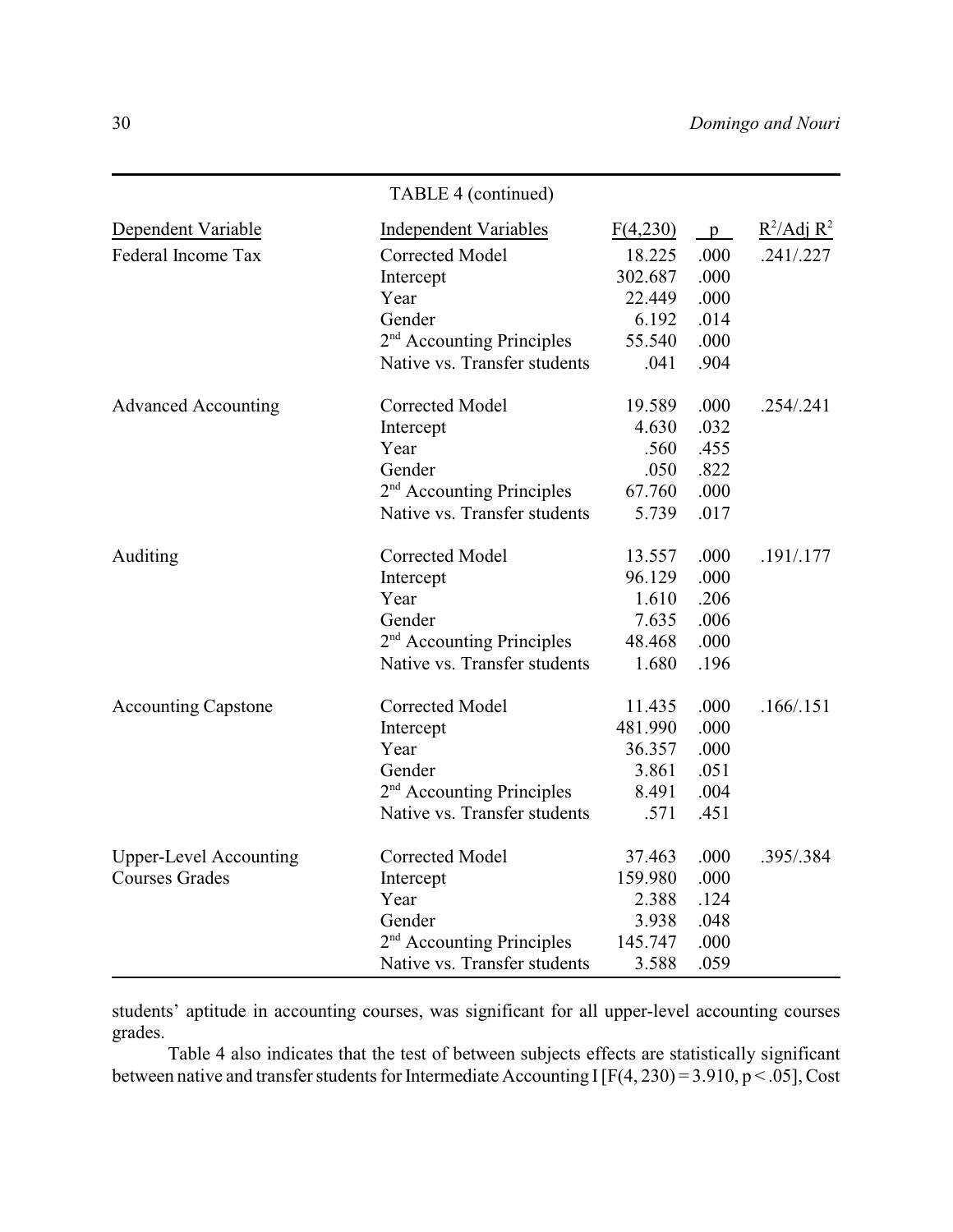Accounting  $[F(4, 230) = 10,600, p < .01]$ , Advanced Accounting  $[F(4, 230) = 5,739, p < .05]$ , and Upper-Level Accounting Courses GPA  $[(F(4, 230) = 3.588, p < .10]$ . Furthermore, Table 4 shows that the values of  $\mathbb{R}^2$  generally decrease when going from the first upper-level accounting course (Intermediate Accounting I) to the last upper-level accounting course (Accounting Capstone Course). This indicates that the independent variables included in our model better explain early upper-level accounting courses grades.

Estimated marginal means and standard errors of native versus transfer students for different accounting courses are presented in Table 5. Table 5 indicates that after adjusting for covariates at their means, native students had higher marginal means on all upper-level accounting courses grades except Federal Income Tax. However, only the means were significant for Intermediate Accounting I, Cost Accounting, and Advanced Accounting. These findings further support the "transfer shock" theory.

#### **TABLE 5**

### **Marginal Means and Standard Errors for Native Versus Transfer Students on Accounting Course Grades**

|                                       |       | Native Students $(n=206)$ |       | Transfer Students $(n=29)$ |
|---------------------------------------|-------|---------------------------|-------|----------------------------|
| Course                                | Mean  | Std. Error                | Mean  | Std. Error                 |
| Intermediate Accounting I             | 2.633 | .042                      | 2.398 | .111                       |
| Cost Accounting                       | 3.113 | .036                      | 2.775 | .097                       |
| Intermediate Accounting II            | 2.875 | .044                      | 2.818 | .118                       |
| <b>Accounting Information Systems</b> | 3.202 | .039                      | 3.180 | .104                       |
| Federal Income Tax                    | 3.454 | .035                      | 3.466 | .094                       |
| <b>Advanced Accounting</b>            | 2.742 | .056                      | 2.359 | .150                       |
| Auditing                              | 2.756 | .039                      | 2.611 | .105                       |
| <b>Accounting Capstone</b>            | 3.543 | .036                      | 3.466 | .096                       |
| Upper-Level Accounting Courses GPA    | 3.040 | .029                      | 2.884 | .077                       |

Marginal means are estimated using covariates at the following values: Year = 2.5149, Gender  $=$  .532, 2<sup>nd</sup> Accounting Principles Course Grade  $=$  2.8339

### **FURTHER ANALYSIS**

In order to confirm that the one-way MANCOVA results are robust, a t-test was performed on upper-level accounting courses grades after matching each of the 29 transfer students with a student at the four-year college based on gender, year of graduation, and the  $1<sup>st</sup>$  and  $2<sup>nd</sup>$  Accounting Principles courses grades. The results are presented in Table 6.

As can be seen in Table 6, there are no significant differences between native and transfer students on the first accounting principles course and the second accounting principles course (taken at the four-year college). This indicates that the matching of native and transfer students has been successful. Table 6 further shows that similar to the one-way MANCOVA, there are significant differences between native students and transfer students in Intermediate Accounting I, Cost Accounting, Advanced Accounting, and Upper-Level Accounting Courses GPA. The magnitudes of difference, on average, are .45 for Intermediate Accounting I, .45 for Cost Accounting, and .65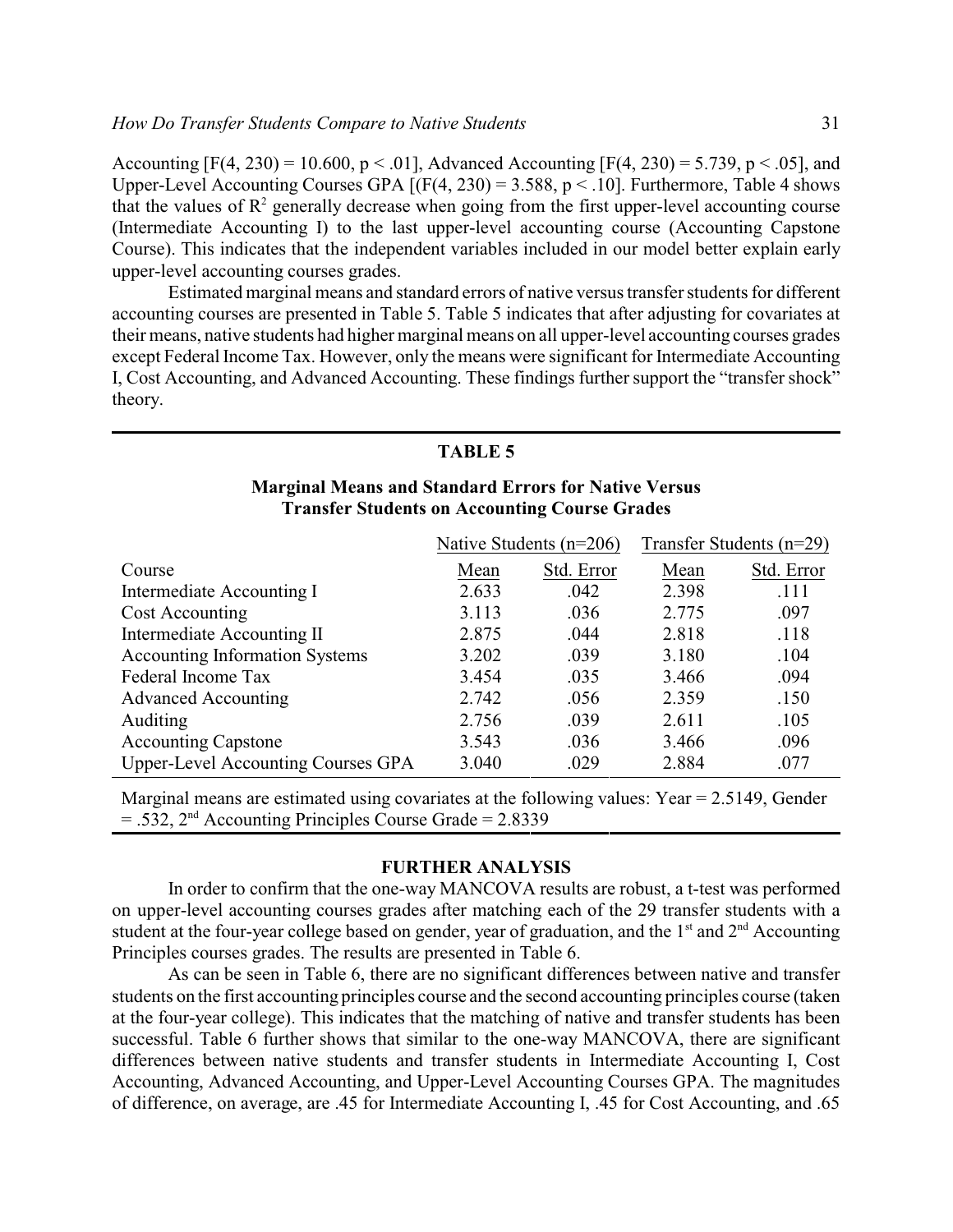for Advanced Accounting. Overall, native students performed .29 grade points better than transfer students in the Upper-Level Accounting Courses GPA. The highest grade point difference is in the first semester of the junior year, which corresponds with the transfer shock phenomena.

### **TABLE 6**

### **Comparison of Accounting Course Grades of Native and Transfer Students (Matched Based on Gender, Year of Graduation, and 2nd Accounting Principles Course Grade)**

|                                           | Native Students<br>$(n=29)$ |           | <b>Transfer Students</b><br>$(n=29)$ |           | t-value | p value |
|-------------------------------------------|-----------------------------|-----------|--------------------------------------|-----------|---------|---------|
| Course                                    | Mean                        | Std. Dev. | Mean                                 | Std. Dev. |         |         |
| 1 <sup>st</sup> Accounting Principles     | 3.77                        | .358      | 3.84                                 | .352      | $-.740$ | .463    |
| $2nd$ Accounting Principles               | 2.82                        | .581      | 2.83                                 | .567      | $-.075$ | .940    |
| Intermediate Accounting I                 | 2.84                        | .646      | 2.39                                 | .931      | 2.132   | .037    |
| Cost Accounting                           | 3.22                        | .449      | 2.77                                 | .714      | 2.863   | .006    |
| Intermediate Accounting II                | 3.07                        | .580      | 2.82                                 | .647      | 1.569   | .122    |
| <b>Accounting Information Systems</b>     | 3.33                        | .399      | 3.18                                 | .468      | 1.318   | .193    |
| Federal Income Tax                        | 3.56                        | .400      | 3.46                                 | .515      | .846    | .401    |
| <b>Advanced Accounting</b>                | 3.01                        | .639      | 2.36                                 | .734      | 3.622   | .001    |
| Auditing                                  | 2.84                        | .476      | 2.61                                 | .578      | 1.651   | .104    |
| <b>Accounting Capstone</b>                | 3.52                        | .531      | 3.46                                 | .709      | .350    | .728    |
| <b>Upper-Level Accounting Courses GPA</b> | 3.17                        | .351      | 2.88                                 | .521      | 2.461   | .017    |

### **CONCLUSION AND LIMITATIONS**

This study provides further evidence that community college students, who subsequently transferred to an accounting program at a four-year institution, earned statistically significant lower grades in Intermediate Accounting I, Cost Accounting and Advanced Accounting courses in comparison to their native student counterparts. A one-way multivariate analysis of covariance (MANCOVA) was used to determine if there was a difference between transfer and native students in their performance of upper-level accounting courses. The dependent variables in this study were different accounting courses taken by the same students. The year of graduation, gender, and grade in the second accounting principles course (taken at the four-year college) were used as covariates.

Overall, the results indicate that after adjusting for covariates at their means, native students had higher marginal means on all upper-level accounting courses grades except for Federal Income Tax. However, only the means for Intermediate Accounting I, Cost Accounting, and Advanced Accounting were significant. Further analysis was conducted using a t-test performed on the upperlevel accounting courses grades after matching each of the 29 transfer students with a student at the four-year college based on gender, year of graduation, 1<sup>st</sup> Accounting Principles course grade and 2<sup>nd</sup> Accounting Principles course grade (taken at the four-year college). The results of the further analysis again indicated significant differences between native students and transfer students in Intermediate Accounting I, Cost Accounting, Advanced Accounting, and Upper-Level Accounting Courses GPA.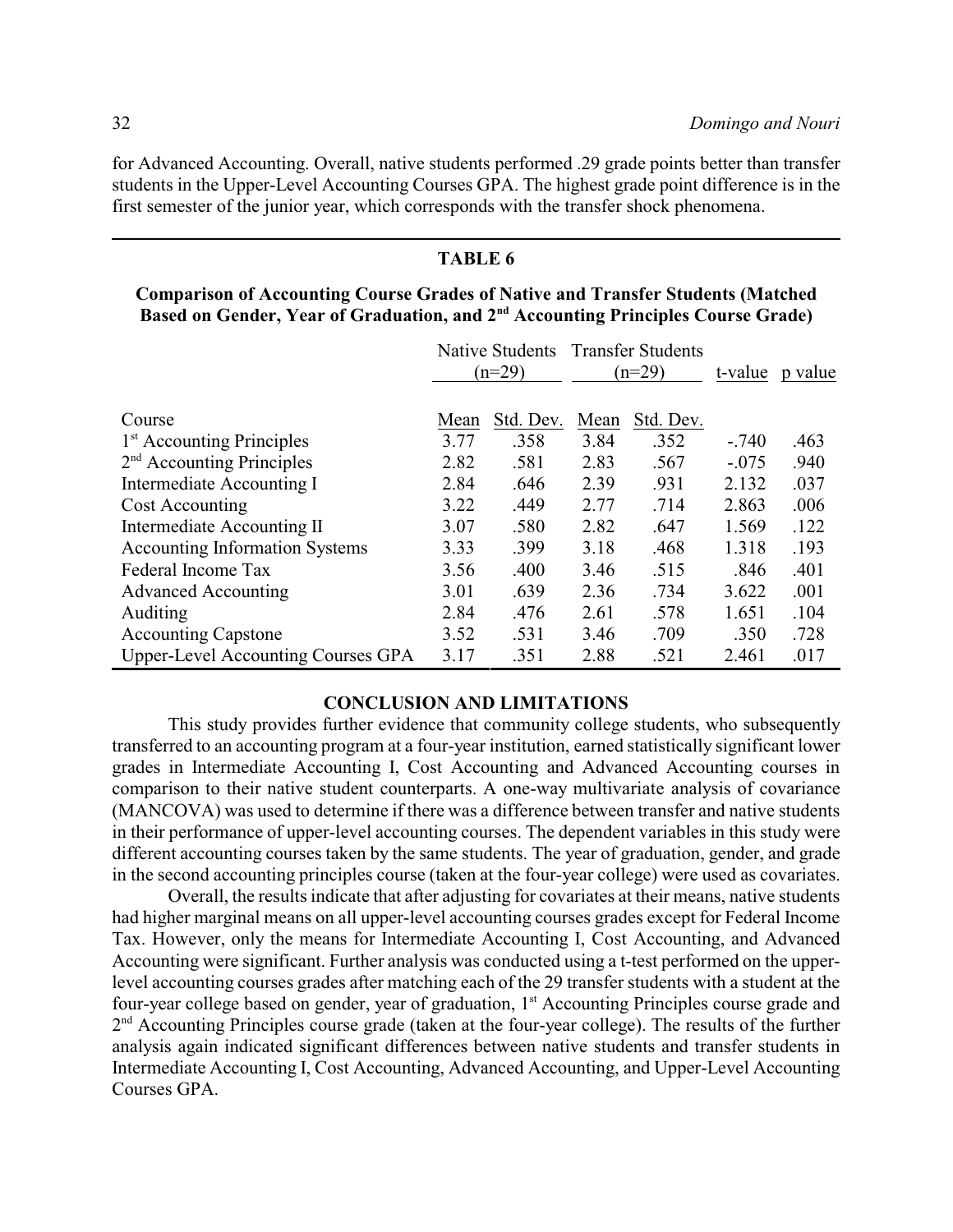### *How Do Transfer Students Compare to Native Students* 33

The results indicate that the highest grade point difference occurred in the first semester of the transfer students' junior year, which corresponds with the theory of transfer shock. Accordingly, this study further supports the assertion that community college students experience transfer shock during their first semester at the four-year institution, and the transfer students in this study failed to recover their GPAs in upper-level accounting courses in comparison to the native students.

These results confirm that transfer students in accounting may need academic and social support services to ease the transition from the community college environment to the academic and campus community of a four-year institution. Prior studies suggest that transfer students typically experience academic issues regarding academic performance, advising and planning,facultycontact, and social concerns such as self-confidence level, transition and acclimation to the new environment, and personal management (Eggleston and Laanan, 2001). Programs that provide academic advising, tutoring, career counseling, faculty and student contact, campus orientation programs, and mentoring specifically designed with the transfer student in mind may help to facilitate and better ensure their academic success after transfer to a four-year institution (Thurmond, 2007).

As noted earlier, Johnson (2005) suggested that small class sizes may foster a greater sense of belonging, and geographical isolation of the four-year institution's campus may expedite the transition of transfer students to a four-year college or university's academic and campus community. The results of this study do not support the proposition that small classes expedite the transition of transfer students to a four-year college or university. The college in this study was close to a metropolitan area, and there was no geographical isolation. Future research may attempt to see if a combination of small classes and geographical isolation can affect earlier transition of transfer students to a four-year college or university's academic and campus community.

Lastly, a recent study evaluated the effects of a mentoring program in which native students from a four-year institution mentored community college students in transition to the four-year institution (Hoffman and Wallach, 2005). The study found that as a result of the mentor program, the community college students displayed higher self-esteem, increases in self-report measures of internal locus control, and higher academic performance and motivation (Hoffman and Wallach, 2005).

Although this study adds to the existing body of research and evidence, the study is limited in scope and should not be used to draw generalized conclusions. First, this study examined a sample from a single institution. Therefore, the results concern the study institution, and, except for fouryear institutions in similar environments as the study institution, the study may not be generalizable to other four-year institutions. Second, the length of the study is over a four-year period, which may not be sufficient to examine the accounting education experience of community college transfer students in comparison to native students who fulfill all of their accounting course requirements at a four-year institution. Additional research is suggested to determine whether higher grades in accounting principles I and II courses fulfilled at community colleges result from grade inflation (as suggested in prior studies), or from an easier and less rigorous curriculum at the two-year institutions. In either event, the prevailing literature suggests that transfer students need support in their transition to a four-year institution. Therefore, additional research is suggested that focuses on modifications and interventions to overcome transfer shock and explores the impact of such interventions.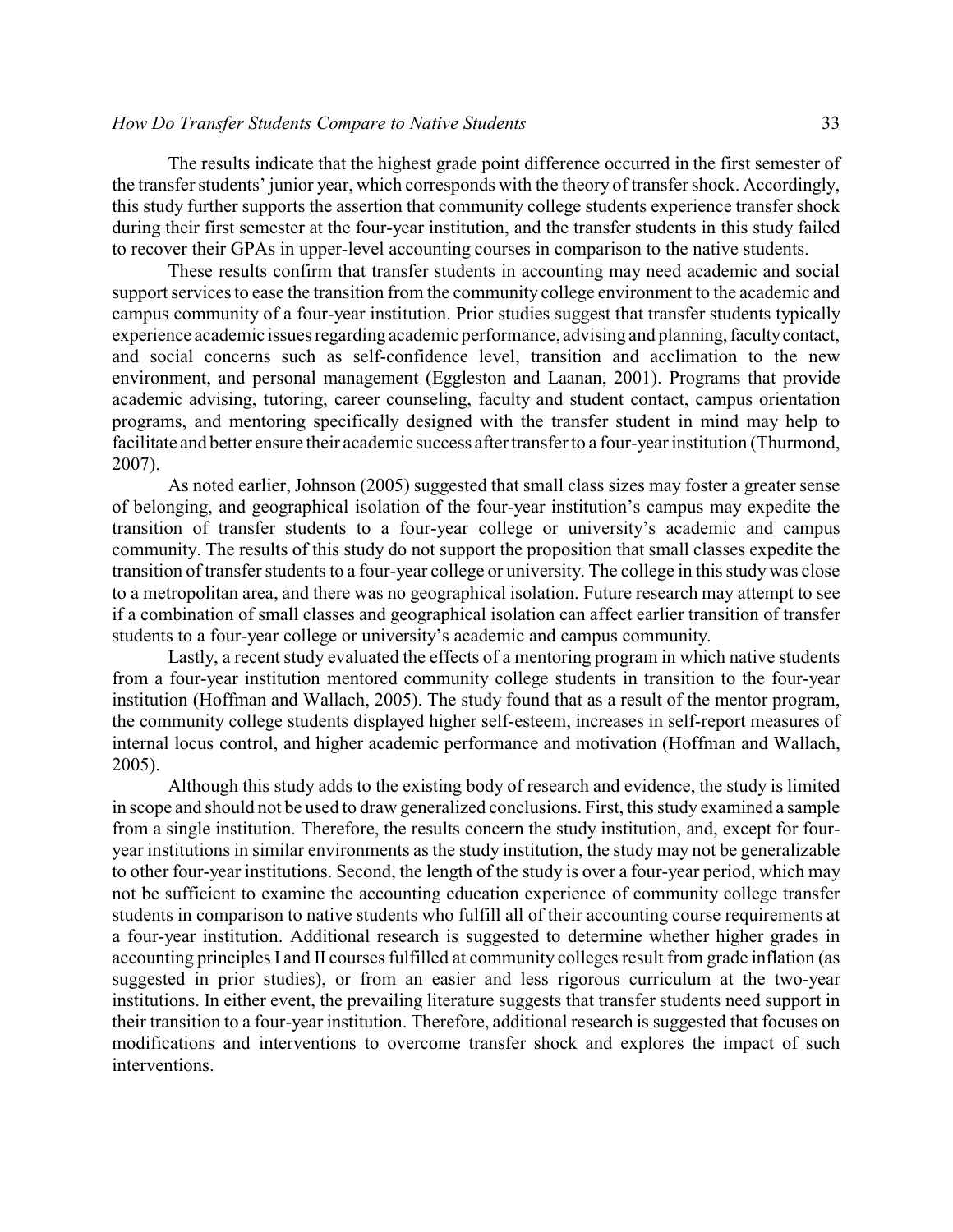#### **REFERENCES**

- Accounting Education Change Commission. 1992. *Issues Statement Number 3: The Importance of Two-Year Colleges for Accounting Education.* Position and Issues Statements of the Accounting Education Change Commission. (Torrance, CA: AECC).
- American Accounting Association. 2010. *Accounting in Community Colleges: Who Teaches, Who Studies?* Report prepared by David W. Leslie, The College of William and Mary. Retrieved from *American Accounting Association* Web site: [http://aaahq.org/Portals/0/documents/resources/](http://aaahq.org/Portals/0/documents/resources/FacultyTrends_2Year.pdf) [FacultyTrends\\_2Year.pdf](http://aaahq.org/Portals/0/documents/resources/FacultyTrends_2Year.pdf).
- American Association of Community Colleges. 2015. Students at Community Colleges. Retrieved from *American Association of Community Colleges* Web site: [http://www.aacc.nche.edu/](http://www.aacc.nche.edu/AboutCC/Trends/Pages/studentsatcommunitycolleges.aspx) [AboutCC/Trends/Pages/studentsatcommunitycolleges.aspx](http://www.aacc.nche.edu/AboutCC/Trends/Pages/studentsatcommunitycolleges.aspx).
- Best, G. A., and D. D. Gehring. 1993. The Academic Performance of Community College Transfer Students at a Major State University in Kentucky. *Community College Review* (Vol. 21, No. 2) 32-41.
- Bledsoe, M. T., R. J. Oatsvall, and D. Condon. 2010. Diversity Management: Seeking Validation. *Journal of Diversity Management* (Vol. 5, No. 1) 23-30.
- Carlan, P. E., and F. R. Byxbe. 2000. Community Colleges under the Microscope: An Analysis of Performance Predictors for Native and Transfer Students. *Community College Review* (Vol. 28, No. 2) 27-42.
- Cejda, B. D., A. J. Kaylor, and K. L. Rewey. 1997. Transfer Shock in an Academic Discipline: The Relationship between Students' Majors and their Academic Performance. *Community College Review* (Vol. 26, No. 3) 1-13.
- Cohen, A. M., and F. B. Brawer. 1989. *The American Community College.* (San Francisco, Jossey-Bass).
- Colley, J. R., A. G. Volkan, M. Drucker, and M. A. Segal. 1996. Evaluating the Quality of Transfer Versus Nontransfer Accounting Principles Grades. *Journal of Education for Business* (Jul/Aug 1996) 359-362.
- Diaz, P. E. 1992. Effects of Transfer on Academic Performance of Community College Students at Four-Year Institution. *Community/Junior College Quarterly* (Vol. 16, No. 3) 279-291.
- Eggleston, L. E., and F. S. Laanan. 2001. Making the Transition to the Senior Institution. New Directions for Community Colleges (Vol. 114) 87-97.
- Garcia, M., C. Hudgins, C. M. Musil, M. Nettles, W. E. Sedlacek, and D. G. Smith. 2001. *Assessing Campus Diversity Initiatives:AGuide forCampusPractitioners*. (Washington, D.C.: Association of American Colleges & Universities).
- Hill, J. R. 1965. Transfer Shock: The Academic Performance of the Junior College Transfer. *Journal of Experimental Education* (Vol. 33, No. 3) 201-205.
- Hoffman, A. J. and J. Wallach. 2005. Effects of Mentoring on Community College Students in Transition to University. *The Community College Enterprise* (Spring 2005) 67-78.
- Johnson, M. D. 2005. Academic Performance of Transfer Versus "Native" Students in Natural Resources and Sciences. *College Student Journal* (Vol. 39, No. 3) 574-579.
- KPMG. 2014. 2014 Higher Education Industry Outlook Survey. Retrieved from *KPMG* Web site: [http://www.kpmginfo.com/industryoutlooksurveys/2014/pdfs/290256\\_Higher\\_Ed\\_Industry\\_](http://www.kpmginfo.com/industryoutlooksurveys/2014/pdfs/290256_Higher_Ed_Industry_Report_v13.pdf) [Report\\_v13.pdf](http://www.kpmginfo.com/industryoutlooksurveys/2014/pdfs/290256_Higher_Ed_Industry_Report_v13.pdf).
- Laanan, F. S. 2001. Transfer Student Adjustment. *New Directions for Community Colleges* (Vol. 114) 5-13.